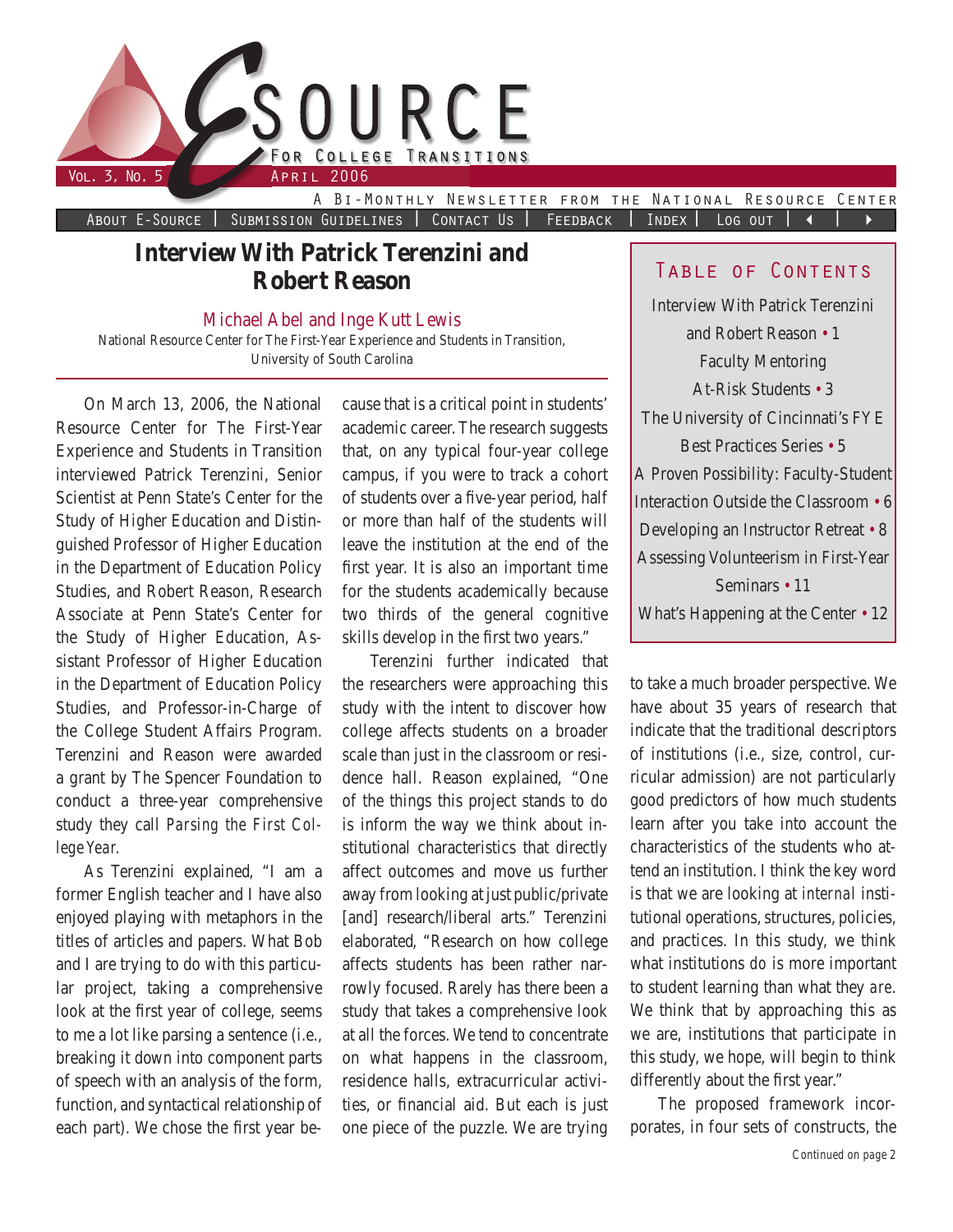|          | SOURCE                                                                                   |
|----------|------------------------------------------------------------------------------------------|
| $PAGF$ 2 | $V$ ol. 3, No. 5, $APRIL$ 2006 $\blacksquare$                                            |
|          | ABOUT E-SOURCE   SUBMISSION GUIDELINES   CONTACT US   FEEDBACK   INDEX   LOG OUT   4   > |

#### *Continued from page 1*

wide array of influences on student learning and change indicated in the research literature. The four sets of constructs in the researchers' proposal are student precollege characteristics and experiences; the organizational context; the peer environment; and individual student experiences. As Terenzini said, "We are interested not only in the kinds of individual experiences that students have and how those are related to outcomes, but also in the peer environment, the faculty culture, and an institution's internal characteristics (e.g., their structure, the way they allocate resources to the first year, staffing in the first year, how much coordination there is between academic and student affairs, whether what faculty members do with the first year is reflected in promotion and tenure policies). We are interested in how all those things work together to shape the kinds of experiences students have, which in turn are the most powerful influences on how much and what they learn. We hope, by the end of this project, to have a fairly detailed map of how the forces or influences shaping student learning in that first year relate to one another."

This study will be a longitudinal panel study. The researchers will follow the same students from the time they arrive on their campuses through the first year. They will use data from ACT assessment to learn about these students' previous preparation and their involvement in different kinds of activities in high school, which will be used to control for precollege differences as they try to analyze what happens after the students enroll.

What is unique to Terenzini and Reason's study is their inclusion of faculty and administrators. They plan to ask faculty about their behaviors, values, and attitudes as well as their perception about what their institution is doing for the first year. The researchers will also send a questionnaire to the chief academic and student affairs officers on each campus to inquire about institutional policies, practices, and structures within those two divisions.

Reason added, "What is important, getting a little bit away from design, is that we are not in this alone. We have assembled what I think is a very impressive advisory board: John Gardner, M. Stuart Hunter, Laura Rendón, George Kuh, and Vincent Tinto. They have been wonderful in assisting us thinking through the design issues and the data issues as they come up. We are also working closely with NSSE and ACT and folks at Penn State's Survey Research Center. It is a big project and we have a lot of help doing it." Terenzini agreed, "I just want to mention that, in a study of this magnitude, there is no way we can do it alone. We have some very helpful partners. It is a fascinating project to us. We are very excited about it and we are very appreciative of the Center's, The Spencer Foundation's, ACT's, and NSSE's support."

When asked what they hope to accomplish, Terenzini said, "We think the

study has great potential payoffs for institutions and public policy makers. One of the things we think this will do for participating institutions is to generate a checklist of things to think about in terms of enhancing the effectiveness of their first year."

Terenzini and Reason hope to involve 40 four-year institutions, 6,000 to 8,000 students, faculty, and two senior officers from student and academic affairs per campus. For those interested in participating in *Parsing the First Year of College*, please go to http://www. ed.psu.edu/cshe/parsing/home.html



*E-Source for College Transitions* (ISSN 1545-5742) is published bi-monthly by the National Resource Center for The First-Year Experience and Students in Transition at the University of South Carolina, Columbia, SC 29208. Telephone (803) 777-6029. A one-year subscription is \$40.

The Center, a nonprofit organization, will use proceeds from the newsletter to defray publication costs, support research, and disseminate information.

The First-Year Experience is a trademark of the University of South Carolina. A license may be granted upon written request to use the term The First-Year Experience. This license is not transferable without the written approval of the University of South Carolina.

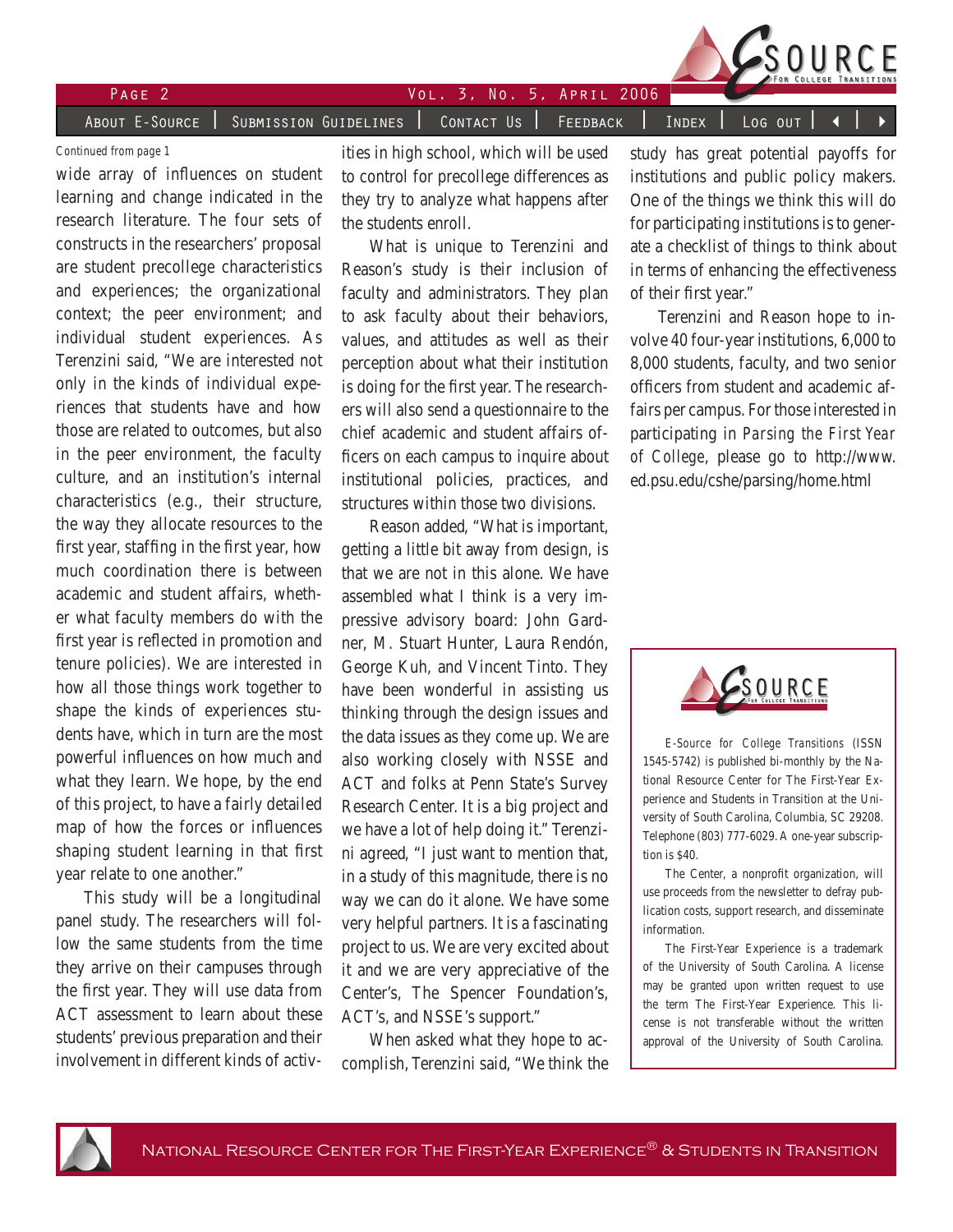

Vol. 3, No. 5, April 2006 Page

About E-Source | Submission Guidelines | Contact Us | Feedback | Index | Log out |  $\blacktriangleleft$  |

# **Faculty Mentoring At-Risk First-Year Students**

## Robert J. Stonebraker

Associate Professor of Economics and Mentoring Program Coordinator, College of Business Administration, Winthrop University, Rock Hill, SC

Winthrop University launched a voluntary mentoring program in 2003 that has shown solid results at minimal cost. The program, primarily aimed at first-year students whose grade point average is below the requisite 2.00, pairs faculty mentors and students in order to foster a supportive relationship for students. The faculty mentor serves as a resource, advocate, and friend to a single student—often providing the encouragement and motivation he or she needs to succeed. The specific goals of a mentoring relationship include:

- Developing a supportive relationship with the student
- Discussing the causes of academic difficulties with the student
- Working with the student to develop a plan to address these difficulties
- Meeting regularly with the student to monitor the progress of the plan

To assist faculty in achieving these goals, all mentors receive a *Mentoring Toolkit* (http://www.winthrop.edu/retention/pdf/mentortoolkit.pdf) that explains the responsibilities of a mentor, suggests a model for mentoring the student, and lists available university resources. Mentors also are referred to Winthrop's online *Student Guide to Success* (http://www.winthrop.edu/retention/students.htm) that walks students through possible "obstacles to success" and helps identify potential strategies for each. It lists specific approaches for dealing with a wide variety of academic and personal problems ranging from poor time management and test-taking skills to loneliness and stress. Some mentors have students complete a self-analysis of their performance in specific courses (http://www. winthrop.edu/retention/analysis.htm) to identify areas of needed improvement. Others use the guide as a source of ideas. For example, mentors unsure of how to help students with reading retention issues can find material on the SQ3R study system (http://www. ucc.vt.edu/stdysk/sq3r.html).

Faculty are recruited each fall, via e-mail, to volunteer as mentors. Eligible students are identified after firstsemester grades are available. Letters are mailed to those first-year students with GPAs below 2.00 inviting them to join the program. As program director, I match participants with a mentor and encourage them to contact their mentors as soon as possible. Because mentoring can be most successful when there is an existing connection, students may request a specific person from the list of volunteers. If that mentor already has been assigned to someone else, I choose a mentor whom I think might be a similarly good match for the student.

During the semester, I stay in touch with participants and provide opportunities for mentors to meet and discuss experiences and troubleshoot any problems that might arise. At the end of the semester, I solicit feedback from participants with electronic surveys and follow up with those who do not respond. Also, I run statistical analyses comparing the academic performance of students who are being mentored to that of eligible students who chose not to join the program.

Multivariate regressions indicate that students who meet their mentors throughout the semester show a statistically significant improvement in their cumulative GPA of about 0.3 points relative to eligible students who did not participate. The majority of student survey respondents credit their mentors with being a major factor in their academic improvement. (For more detailed results, see http://faculty.winthrop.edu/stonebrakerr/research/Letstalk.doc).

*(Continued on page 4)* In their written survey comments, students often note the importance of having a knowledgeable person who was neither a parent nor someone who would be assigning a grade, with whom they could discuss academic issues. Others say that their mentors are valuable in helping them identify why they performed poorly in the past and in instilling the self-confidence needed to change. We have found those who meet most frequently with their mentors report the most satisfaction and the best results. Mentors write that they enjoy

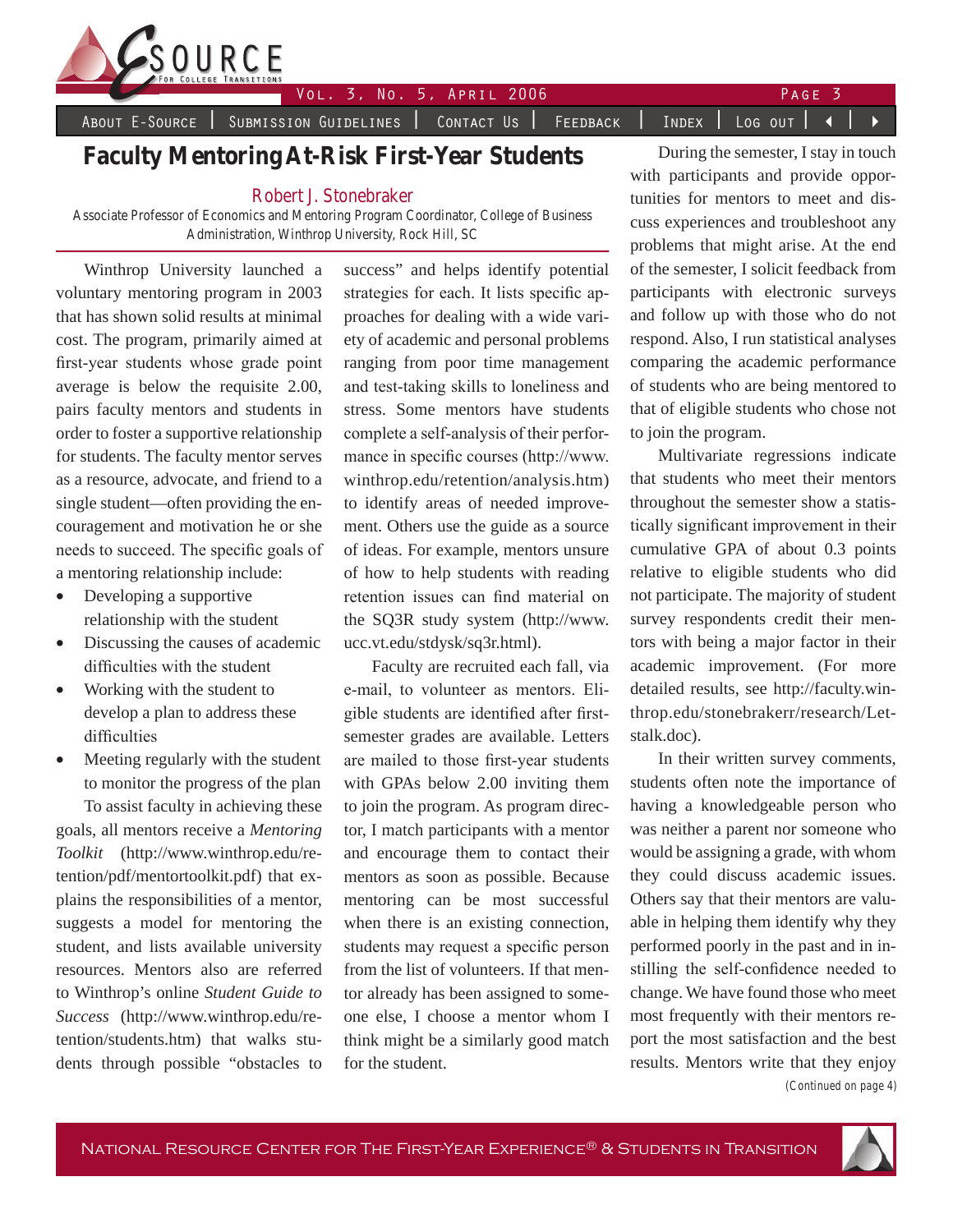

PAGE 4 VOL. 3, NO. 5, APRIL 2006

About E-Source | Submission Guidelines | Contact Us | Feedback | Index | Log out

#### *(Continued from page 3)*

the opportunity to work with students on such a personal basis. Some comment on the importance of retention to the university, but most emphasize the individual satisfaction gained from being able to make a real difference in a student's life.

One important asset of the program is that it requires almost no monetary outlay. Other than minimal mailing expenses and a handful of secretarial hours, the only prerequisite is finding a faculty or staff volunteer willing to coordinate the program. The program does involve significant time commitments from the mentors, but most report that they look forward to the hours they spend mentoring. Even with no reward other than a "thank you" to offer, I have been able to attract enough volunteer mentors to serve all interested students.

Although the results are encouraging, several challenges remain. One of these challenges is convincing students to participate. This year, 165 first-year students were invited to join the program, but only 28 accepted. Moreover, not all participants who accept commit fully. In the program's first year, only 13 of the 33 participants still were meeting with their mentors by mid-semester. Many did not meet even once with their mentors. A few signed on due to parental pressure and never intended to follow through, but in personal conversations, most blamed procrastination for failing to meet with the mentor. Even when invited, setting foot in a professor's office can be scary for firstyear students. Many find excuses to put it off. To combat this, I have become more proactive with e-mails and phone calls to recalcitrant students. I explain that their mentor is looking forward to working with them and list specific times when they might be able to meet. One student who had ignored repeated phone messages suddenly appeared at his mentor's door after I enlisted one of his instructors to speak with him. Probably because of these efforts, three fourths of students who signed up this year are meeting regularly with their mentors.

Even with better student participation, there still will be inherent limits on the number of faculty volunteers. Mentoring never will impact large numbers of students. Nonetheless, the program is inexpensive, makes a positive impact on academic performance, and has received enthusiastic support from both faculty and student participants.

#### **Contact:**

Robert J. Stonebraker Associate Professor of Economics and Mentoring Program Coordinator College of Business Administration Winthrop University Rock Hill, SC Phone: (803) 323-2488 E-mail: stonebrakerr@winthrop.edu

#### Invitation to Submit Your Story

The editor welcomes short articles and news items with illustrations. Guidelines follow for those who would like to submit articles for consideration related to the first-year experience and other significant student transitions.

**Audience:** *E-Source* readers include academic and student affairs administrators and faculty from a variety of fields. All types of institutions are represented in the readership.

**Style:** A limited number of featurelength stories will be interspersed with shorter research briefs or news items. Limited references can be printed. Tables, figures, and artwork will be included on a space available basis. Annotations should include the following: complete title of the publication, author(s) or editor(s), publisher, publication date, and complete URL if source is available online. *E-Source* does not publish endorsements of products for sale.

**Format:** Submissions should be sent to Inge Kutt Lewis, Editor, at lewisik@gwm. sc.edu as a Microsoft Word attachment. Article, tables, figures, and references should adhere to APA style.

**Length:** Feature-length articles should be 500–1,000 words. Brief articles should be 250–500 words. Annotations of recent publications should be no more than 50- 100 words. The editor reserves the right to edit submissions for length.

**Copyright:** Articles shall not have been registered for copyright or published elsewhere prior to publication in *E-Source*.

**Contact Information:** Contact information will be included with each article selected for publication in *E-Source.* Please include the following information with your submission: name, position title, department, institution, city, state, phone number, and e-mail address.

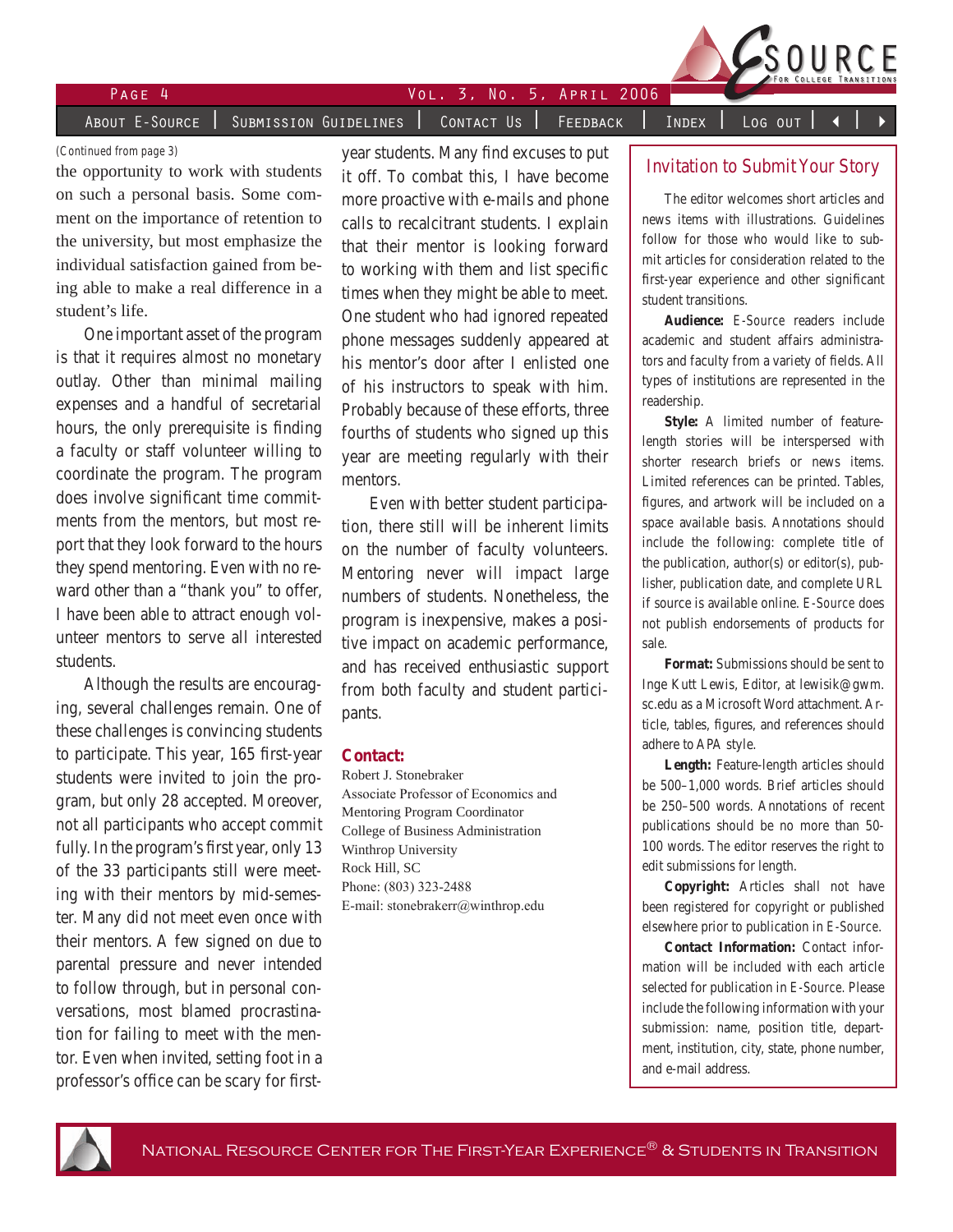

Vol. 3, No. 5, APRIL 2006 PAGE

About E-Source | Submission Guidelines | Contact Us | Feedback | Index | Log out | 4

# **The University of Cincinnati's FYE Best Practices Series:**

*A Forum for Generating Communication and Collaboration Across the Institution*

## Pamela Person

Director, First-Year Experience & Learning Communities, University of Cincinnati

Until recently, the growth of firstyear experience (FYE) programs has been a sleeper movement at the University of Cincinnati (UC). UC is an urban, public, research university with more than 5,000 first-year students enrolled in 11 undergraduate colleges. Because UC's undergraduate students are accepted into specific colleges, each with its own course offerings and requirements, it is easy for knowledge about curricular innovations to remain decentralized. First-year seminars, learning communities, and other first-year curricular initiatives have been created and expanded over the past six years throughout the university in a somewhat autonomous fashion with limited sharing of goals, structure, outcomes, or experiences across organizational boundaries.

The Center for First-Year Experience and Learning Communities, a unit within the Office of the Provost for Baccalaureate and Graduate Education charged with leading the University's various units to implement FYE initiatives, decided it was time to showcase the university's best practices for supporting first-year students. The Center hosted a series of presentations given by UC's experts to celebrate and broadcast how we support first-year student learning while also discovering the commonalities, differences, and potential for adaptation and collaboration that exist in the current programs.

The inaugural series was held in winter quarter 2005 and consisted of five, two-hour, biweekly sessions. The first four sessions each featured FYE programs in two colleges or units. The Center invited speakers from programs we had identified as innovative, comprehensive, or well-integrated with other aspects of the undergraduate experience that were also varied in their approach to supporting first-year students.

First, we developed a list of faculty and staff whose support and influence could help advance attention to FYE across the institution and sent personalized e-mail invitations to attend the series followed by phone calls. The personalized approach worked well. Our attendance exceeded our expectations with more than 40 people attending each session and more than 150 individuals participating over the course of the series. Second, we videotaped and posted the presentations along with supporting materials on our web site (www.uc.edu/learningcommunities), for those who could not attend the ses-

sions. This additional outreach was a welcome surprise to those who asked for more information and reinforced the Center's positive rapport with the campus community. The final wrap-up session was a guided discussion to synthesize what participants learned from the series and to generate ideas about how to promote the value of first-year experience programs on campus.

For the 2006 FYE Best Practices series, the theme shifted from showcasing unit-specific programs to sharing experiences with engaging pedagogies. The series included student and faculty presenters on effective strategies for teaching and mentoring first-year students, using electronic portfolios to achieve integrative learning, promoting scholarly inquiry and critical thinking around social issues, and transferring intellectual and practical skills across contexts. These topics correlate with a current proposal for FYE at UC that will help align unit-specific efforts with one another by using a shared philosophical approach as well as consistent principles, themes, and components. Participation in the 2006 series was standing room only.

*(Continued on page 6)* Each year, participants have expressed gratitude for the series. In particular, they appreciated "opportunities for dialogue between various department members" (2005), "hearing feedback from fellow professors" (2006), and "having resource people to contact" (2006). They also offered topics for future series presentations or other regularly scheduled professional

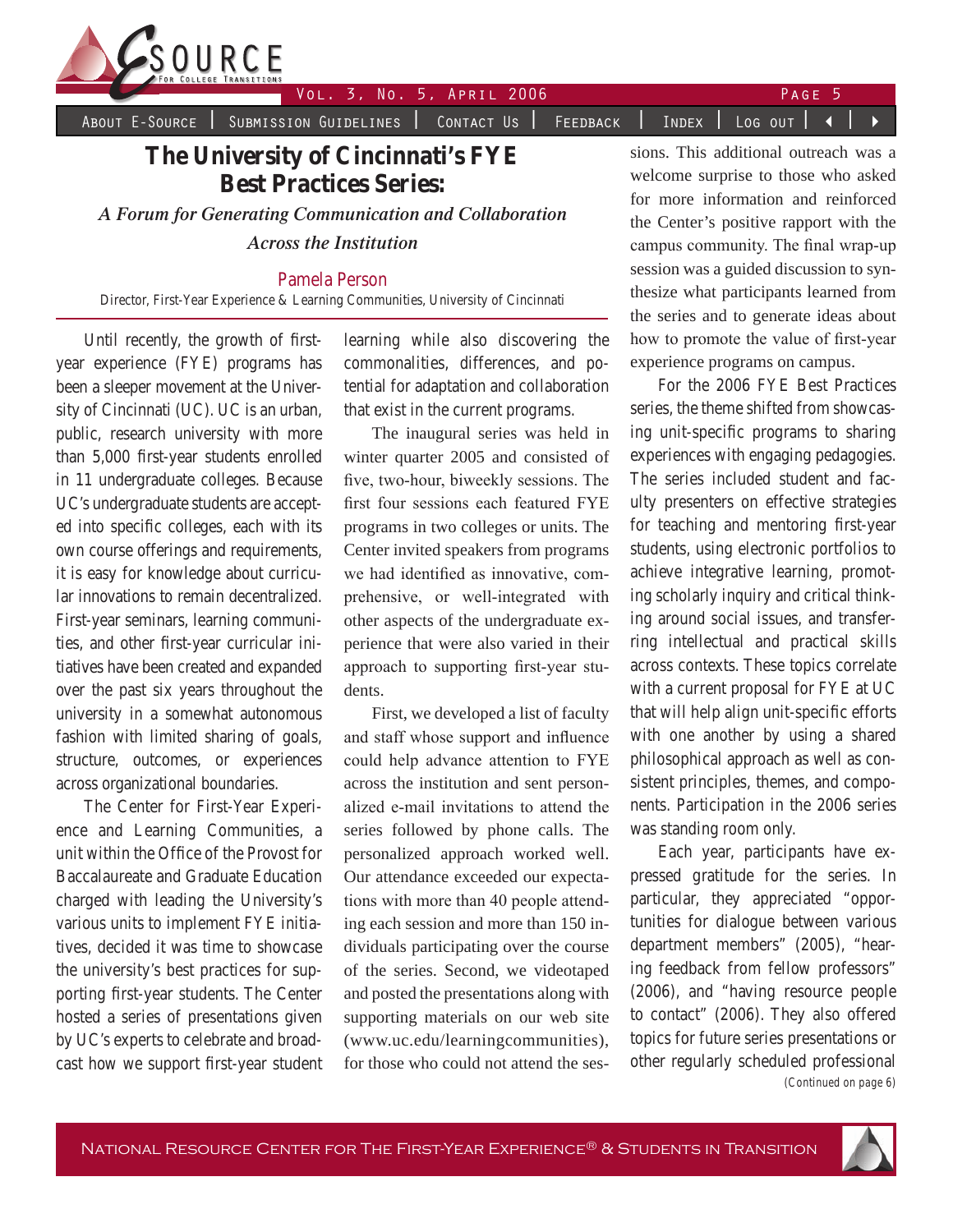About E-Source | Submission Guidelines | Contact Us | Feedback | Index | Log out

#### *(Continued from page 5)*

development events. For example, participants repeatedly mentioned wanting more information on how to conduct assessment, use technology, incorporate reflection, and tap into the diverse composition and experiences of students to enhance learning.

Our UC FYE Best Practice Series has provided a communication forum that will help achieve our ultimate goal, which is to create an identifiable and active network of faculty and staff who share with one another their knowledge about the first college year at the University of Cincinnati.

### **Contact:**

Pam Person Director, First Year Experience & Learning Communities University of Cincinnati Phone: (513) 556-4741 E-mail: personp@ucmail.uc.edu Web page: www.uc.edu/learningcommunities

## **A Proven Possibility:**

*Faculty-Student Interaction Outside the Classroom*

#### Bradley E. Cox

Coordinator of Research and Public Information, National Resource Center for The First-Year Experience and Students in Transition, University of South Carolina, Columbia, SC

The American university offers two clear and distinct opportunities for student learning. The most obvious, and the one most often associated with university operations, occurs in the traditional college classroom when a student attends a formal lecture or presentation by an expert in some particular discipline. The second opportunity occurs outside of the classroom. The late night philosophical discussions over a cup of coffee in the student union, the afternoon flag football games in the quad, and the community service trips taken as a part of an honor society all have an impact on student learning. While the classroom presents a ready-made context for meaningful interaction between students and faculty members, the environment outside the classroom is only beginning to be recognized as an equally important site for student learning. Faculty can also play a valuable role there.

However, recent reports from national studies of student engagement paint a less-than-ideal picture of faculty interaction with students outside of the classroom. According to 2002 CSEQ (College Student Experience Questionnaire) results, over 70% of the nation's college students had not worked with a faculty member on research that year, over 50% did not socialize with faculty members, and 25% did not discuss their career plans with a faculty member. The 2003 report of NSSE (National Survey of Student Engagement) indicated that only 22% of first-year students and only 36% of seniors had discussed ideas from readings or classes with faculty either often or very often. Even as seniors, less than one third of responding students often or very often worked with faculty members on activities other than coursework. These recent findings support the earlier conclusion of Wilson and Gaff (1975) that "even by their senior year, then, most students have had only a modest amount of contact with their teachers outside of the classroom" (p. 154).

Despite the institutional barriers that protect the current dichotomous student learning experience, some progressive universities are seeking to synergistically integrate the in- and out-of-class experience for its students. Specifically, by fostering faculty-student interaction outside of the classroom, some universities are redefining the role of the faculty and expanding the opportunities for the student learning in higher education.

*(Continued on page 7)* While the national norms indicate that faculty-student interaction outside the classroom happens relatively

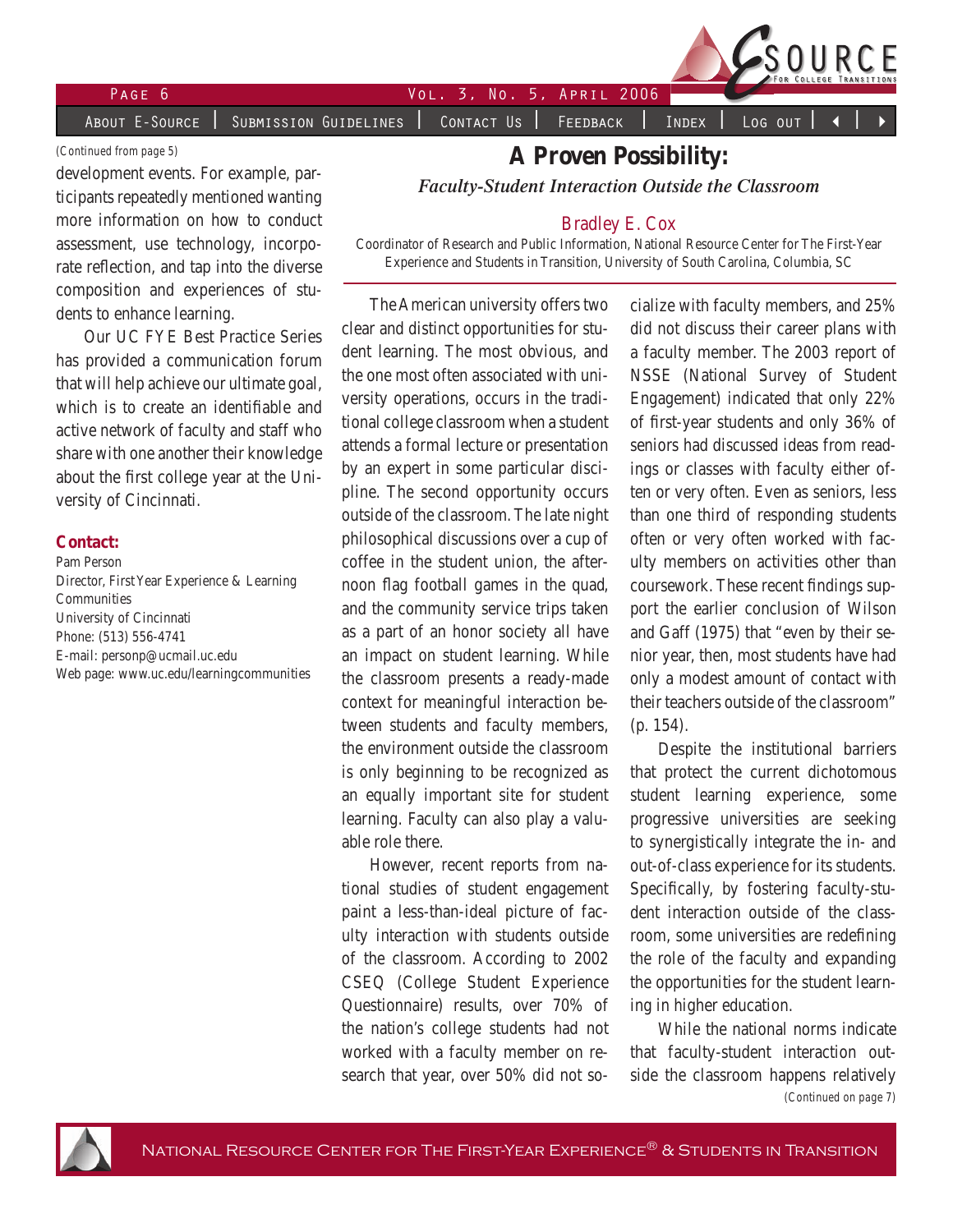

About E-Source | Submission Guidelines | Contact Us | Feedback | Index | Log out | 4

Vol. 3, No. 5, April 2006 Page

#### *Continued from page 6*

infrequently, some institutions have sought to break through the barriers that separate faculty and students once they leave the classroom. As Wilson and Gaff (1975) stated, even "large institutions can at least overcome the barriers of size through the creation of differentiated internal structures designed to bring faculty and students together" (p. 155). Across the country, and in all types of institutions, colleges and universities have initiated policies and practices to foster faculty-student interaction outside of the classroom. The following examples represent just a few of the many possible ways an institution can facilitate faculty-student interaction outside of the classroom.

**Undergraduate Research** at University of Michigan, Massachusetts Institute of Technology, University of North Carolina, and University of California - Berkeley

Particularly popular at top-rated research universities, undergraduate research programs introduce students to the rigors of professional-level research. Students in these programs volunteer to join a faculty member in a study related to their shared interest or disciplines. Working as a junior colleague, the students devote up to twenty hours a week to their research and receive some level of course credit. Findings from these studies are often published in journals or presented at conferences, allowing students to gain scholarly recognition while still undergraduates.

**Mentoring Programs** in the California State University system

Formal mentoring programs are often used as tools to assist under-prepared or underrepresented students. Students who meet certain criteria as being "at-risk" enter the program and are either selected by or are assigned a faculty mentor who has agreed to mentor as many as twenty students. The student meets with his/her mentor on a regular basis to discuss academic and personal matters that may affect the success of the student. To promote participation in these formal mentoring programs, some campuses are offering academic credit to participating students and/or course-load reductions for participating faculty.

**Faculty-in-Residence** at the University of South Carolina and Harvard University

Residential colleges bring faculty and students together in their homes. In these programs, a faculty member lives in a residence hall with students. The professor acts as a guide or mentor to the students in the hall. The live-in professor may be students' formal advisor, though it is more likely that the professor will engage students more informally.

**Faculty-Student Meals** at University of Pennsylvania, University of South Carolina, University of North Carolina - Greensboro, and Rensselaer Polytechnic Institute

Though more often used to facilitate collegiality between faculty members and their graduate students, faculty-student meal programs are being used on some campuses to encourage faculty members and undergraduates to interact in an informal setting. Institutions provide free meals (for the student or the faculty member, or both) when the meal takes place in a campus dining hall. In addition to facilitating these ad-hoc connections, some institutions have initiated permanent, recurring opportunities for faculty and students to share a meal. Residential colleges at the University of South Carolina and the University of North Carolina - Greensboro hold regularly scheduled lunches, dinners, and teas for their students and associated faculty.

**Required Office Hours** at St. Petersburg College, Santa Fe Community College, Blinn College, Pellissippi State Technical Community College

*Continued on page 8*

# **Publication Staff**

Inge Kutt Lewis Editor

Michael Abel Editorial Assistant

Asheley Bice Editorial Assistant

> Mey Wu Web Master

Tracy Skipper Editorial Projects Coordinator

> Barbara Tobolowsky Associate Director

> > Stuart Hunter **Director**

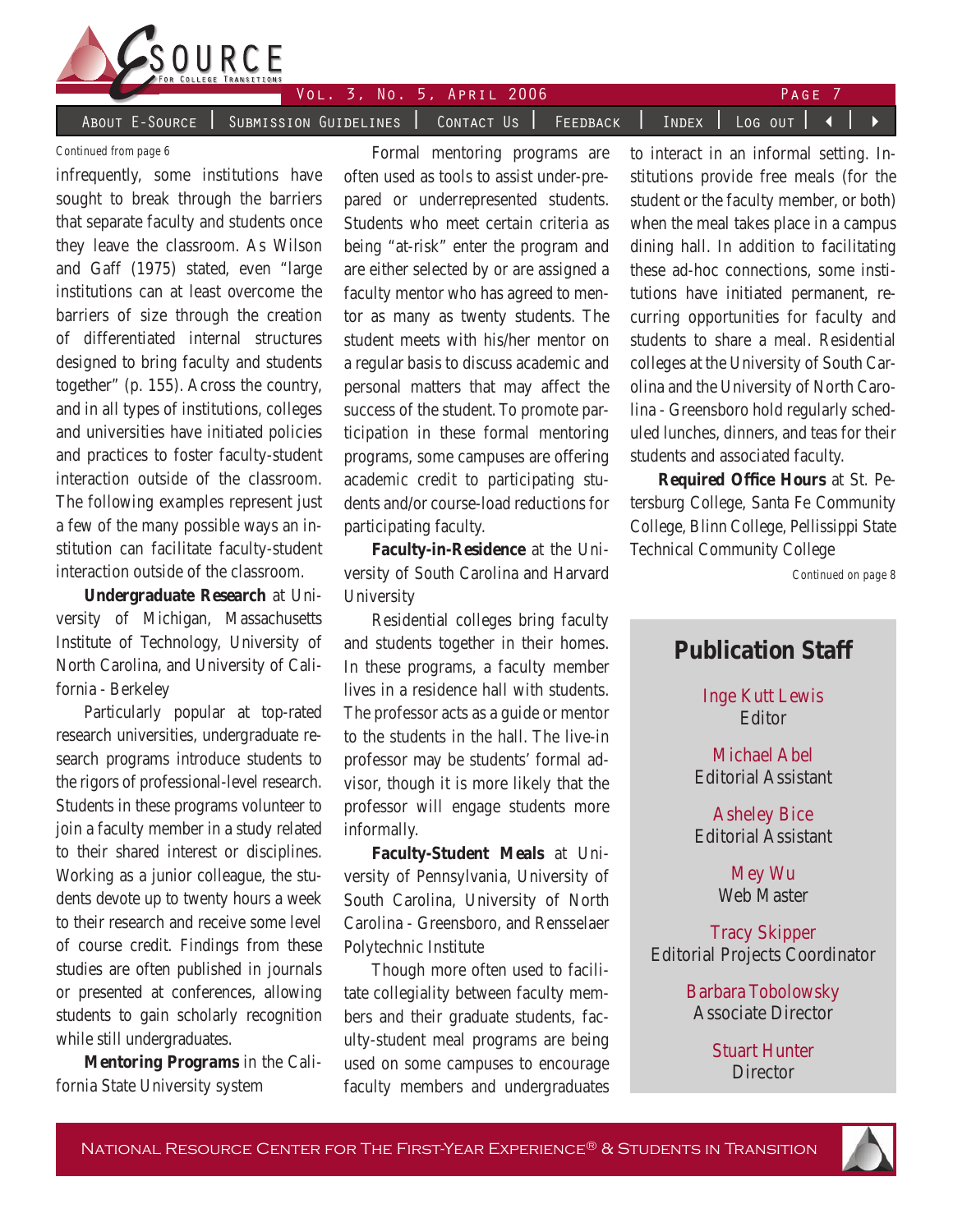

# Page Vol. 3, No. 5, April 2006

About E-Source | Submission Guidelines | Contact Us | Feedback | Index | Log out

#### *(Continued from page 7)*

While office hours are expected at most colleges, some institutions—particularly two-year schools—are articulating specific requirements for faculty office hours. Recognizing that faculty can have physical contact with students only when they are in physical proximity to students, some universities use required office hours as a way to bring faculty and students together. For example, the department of Science, Engineering, and Wellness at St. Petersburg College requires that teaching faculty members are physically on-campus four days each week with a minimum of 12 office hours scheduled each week. Manatee Community College even requires 5 weekly office hours from its extended adjunct faculty. By ensuring faculty availability, these schools are increasing the opportunities for students to seek faculty interaction outside the classroom.

**Summer Reading Programs** at institutions across the country

Previously exclusive to elementary and secondary schools, summer reading programs have now made their way into American higher education. More than 40 institutions now require some (if not all) of their incoming first-year students to participate in small seminar discussions with faculty about an assigned reading. Several schools incorporate summer reading materials into the fall semester courses, providing opportunities to build on the connections established before classes have even begun. By introducing small groups of students to individual faculty, institutions hope that new students will become acclimated to a culture that encourages personal interaction between faculty and students.

These institutional and programmatic successes indicate that frequent and meaningful faculty-student interaction outside of the classroom can occur on all types of college campuses. Though there are a number of factors that interfere with such interaction, there are no excuses. With careful attention, each obstacle can be overcome, and each student (and faculty member) can recognize faculty-student interaction outside of the classroom as an integral part of the college learning experience.

### Reference

Wilson, R. C., Gaff, J. G., & Associates (1975). *College professors and their impact on students*. New York: John Wiley.

#### **Contact:**

Bradley E. Cox Coordinator of Research and Public Information National Resource Center for The First-Year Experience and Students in Transition University of South Carolina Columbia, SC Phone: (803) 777-6225 E-mail: Coxbe@gwm.sc.edu

# **Developing an Instructor Retreat**

### Christel Taylor

Assistant Coordinator of the Engaging Students in the First-Year Initiative University of Wisconsin Colleges, Waukesha, WI

The coordinators of the University of Wisconsin Colleges (UWC) (13 two-year institutions in the UW system) first-year experience program realized that our instructors needed a day to focus exclusively on designing and teaching these first-year courses. In June 2005, we offered our first First-Year Seminar Instructor Retreat.

A grant from the UW System's Office of Professional and Instructional Development helped facilitate the planning, which was done by veteran seminar instructors from across the state. We used the results from various assessment processes, including EBI's (Educational Benchmarking, Inc.) First-Year Initiative Survey, student focus groups, and comments on our instructor evaluation forms, to help us brainstorm possible goals. We narrowed and prioritized this list, settling on three goals for the retreat: (a) to develop a sense of community among instructors with a common idea of what the course is, (b) to allow instructors to share successful teaching strategies with their colleagues, and (c) to showcase best practices from teachers who were doing especially good work in their classes.

*Continued on page 9*

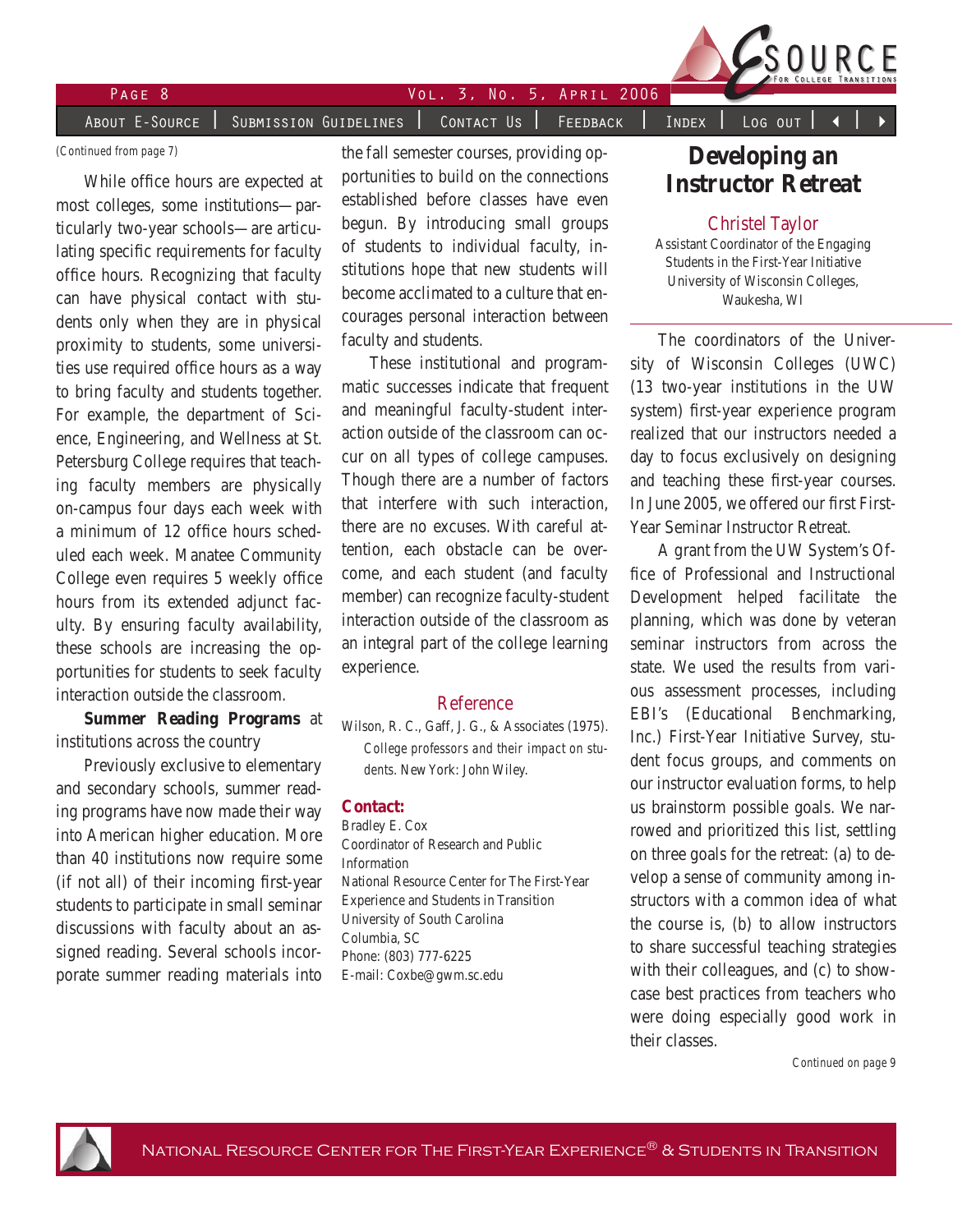

Vol. 3, No. 5, April 2006 Page

About E-Source | Submission Guidelines | Contact Us | Feedback | Index | Log out |

*Continued from page 8*

We thought carefully about what activities and topics we wanted to include in this day-long program (see side bar); settling on topics that could be covered in breakout sessions (e.g., specific ideas for teaching and innovative course formats that instructors might like to try) and ways to build in opportunities for campus-specific conversations, discussions of general information, and reflection. To keep some variety throughout the day, we decided to have general opening and closing sessions, concurrent sessions that would allow people to make choices based on their own interests and needs, and a "lightning round" of 5- to 10-minute presentations on teaching techniques. The lightning round presentations would allow presenters to share their work without having to fill a full-length presentation, and we would be able to include a lot of great ideas within a short period of time. We intentionally planned lunch to be informal, with no speakers or activities, so that participants could talk and reflect on what they were learning.

*Continued on page 10* We sent out a general call for proposals to all seminar instructors and campus first-year experience (FYE) coordinators. Instructors responded to the call with session proposals on such things as teaching the scientific method, linking first-year seminar to other courses, teaching teamwork, and helping students make connections on campus. As FYE coordinators, we also wanted to include sessions showcasing practices

## **First-Year Seminar Instructor Retreat Schedule**

| $9:00-9:30$ | <b>Refreshments and Collegiality</b>                        |
|-------------|-------------------------------------------------------------|
| 9:30-11:00  | <b>General Session</b>                                      |
|             | Welcome                                                     |
|             | "First-Year Seminar Goals and Curriculum,"<br>$\bullet$     |
|             | "Who Are Our Students?"                                     |
| 11:15-11:45 | GIFTS* I                                                    |
|             | "Learning Clusters"                                         |
|             | "Advising"                                                  |
| 11:55-12:25 | <b>GIFTS II</b>                                             |
|             | "Success Book"                                              |
|             | "Teaching the Scientific Method in the First-Year Seminar"  |
| 12:30-1:15  | Lunch                                                       |
|             | Entry ticket: What was the most worthwhile idea you learned |
|             | from the general session? What questions remain?            |
| $1:20-1:50$ | <b>GIFTS III-Lightning Round</b>                            |
|             | These five-minute presentations are designed to provide a   |
|             | quick introduction to a variety of teaching ideas.          |
|             | 1:20-1:25 "Teaching Students about Remembering"             |
|             | 1:25-1:30 "One of Us"                                       |
|             | 1:30-1:35 "Passport Assignment - Meeting Pertinent People   |
|             | on Campus"                                                  |
|             | 1:35-1:40 "Approaching Aesthetics: Framework for a Simple   |
|             | Project in Freshman Seminar"                                |
|             | 1:40-1:45 "Adult 101"                                       |
| $2:00-2:30$ | <b>GIFTS IV</b>                                             |
|             | "Helping First-Year Students to Connect"                    |
|             | "Brainstorming Session on Teamwork"                         |
| $2:40-4:00$ | <b>Closing Session</b>                                      |
|             | Entry ticket: One-minute paper (What was the most worth-    |
|             | while idea you learned during the GIFTS sessions? What      |
|             | questions remain?)                                          |
|             | Raffle                                                      |
|             | Campus debriefing/report out<br>$\bullet$                   |
|             | Prize drawing<br>$\bullet$                                  |
|             |                                                             |

\*GIFTS=Great Ideas For Teaching Students

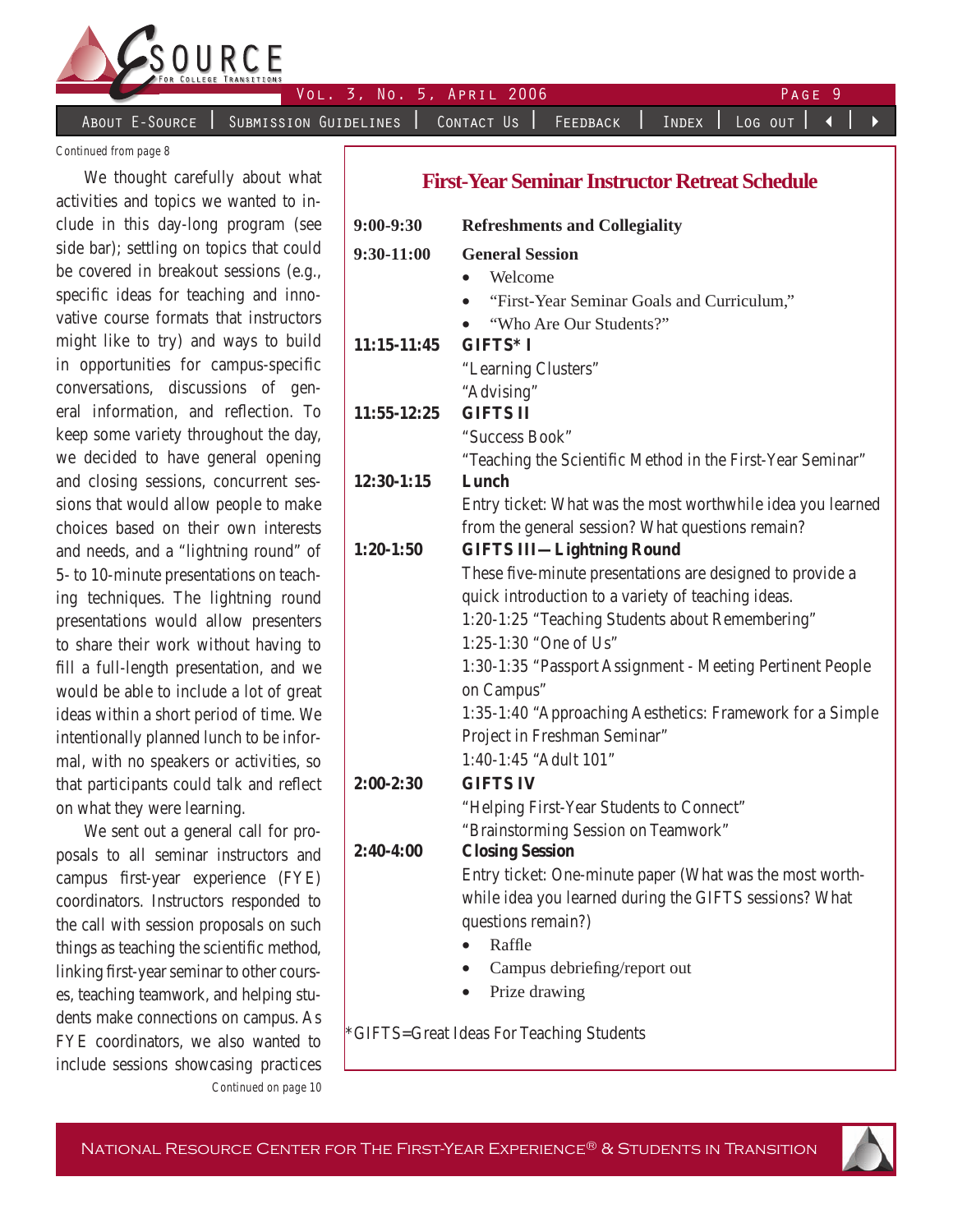

PAGE 10 VOL. 3, NO. 5, APRIL 2006

A<u>bout E-Source | Subm</u>ission Guidelines | Contact Us | Feedback | Index | Log out

that we knew from our course assessment were important. For instance, from the First-Year Initiative Survey, we knew that useful course reading and engaging pedagogy were important to student satisfaction with the courses. We specifically invited instructors on the campuses where these factors had been ranked highly to share their work with their colleagues. Once our program was in place, we invited (but did not require) all first-year seminar instructors to attend the conference at the University of Wisconsin-Baraboo/ Sauk County campus. More than 70 instructors came.

We began the day with a general session that invited people to discuss our course guide and the challenges and opportunities involved in accomplishing our four major course goals for the first-year seminar. The conversation was facilitated by our provost and our institutional FYE coordinator. As retreat participants critiqued and shared, the facilitators took notes that later guided a revision of the course guide. This session helped to develop a mutual understanding. During the closing session, in which people were able to spend time with their campus colleagues and begin planning for the next semester, we kept things lively with prize drawings for fun office supplies and a raffle for certificates at their campus bookstores.

To evaluate the success of the retreat, we did two things. First, during the day, we asked participants to write one-minute responses to the questions,

*Continued from page 9* "What was the most worthwhile idea (d) Build in time for people to talk "What was the most worthwhile idea you learned from the sessions? What questions still remain?" Their responses served as tickets for lunch and our afternoon refreshments. The following day, we also distributed an e-mail evaluation that participants could either email back or print and return through inter-campus mail. Participants' responses indicated that the day was a very positive experience, contributing to a better understanding of the course, ideas for effective ways to approach it, and an appreciation for our common experiences and problems with the course. The most positive responses were about the lightning round session. Here, people appreciated the great concrete teaching strategies to use in class.

> The process we used to plan our retreat suggests four recommendations for planning similar events:

- (a) Bring successful instructors together to help plan the event. With multiple perspectives, you will have greater success at identifying and meeting the needs of your participants, and anticipation of the event will begin to grow immediately.
- (b) Think first of your goals for the event and let those guide the decisions you make. While identifying the goals took time, it helped us develop a shared sense of the real value of the retreat. Having the goals in place (and on the board in front of us) helped us stay focused as we planned the specific details.
- (c) Vary the activities to keep your participants engaged.

with their peers (by campus, department, or institutional role) and build in time for people to talk with those who can offer a new perspective. This interaction builds both support and challenge for your participants.

We learned a lot from this event and are already planning our next retreat. With the increased number of first-year seminars, a one-day retreat with both new and veteran instructors is a good way to provide a stimulating, informative, and community-building experience for all seminar instructors.

#### **Contact:**

Christel Taylor Assistant Coordinator Engaging Students in the First-Year Initiative University of Wisconsin Colleges-Waukesha Waukesha, WI Phone: (262) 521-5477 E-mail: ctaylor@uwc.edu

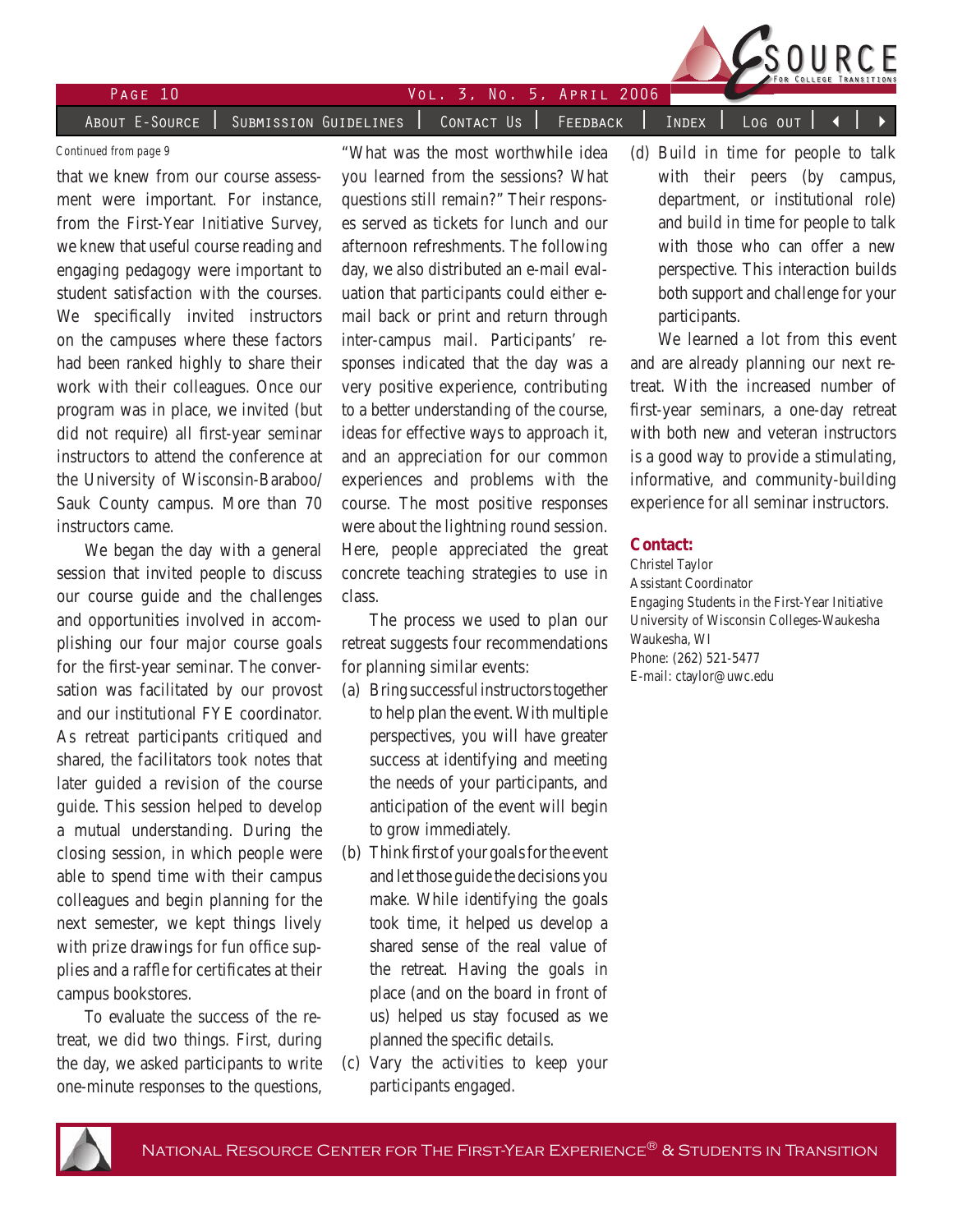

Vol. 3, No. 5, April 2006 Page 11

About E-Source | Submission Guidelines | Contact Us | Feedback | Index | Log out | < |

## **Assessing Volunteerism in First-Year Seminars**

Sally Vestal

Production Manager, Educational Benchmarking, Springfield, MO

Instructors in the first-year seminars assist students in answering the question: How can I be successful at this institution and in my life? Connecting students with volunteer opportunities is one way to help them find the answer. By volunteering in the community, students may begin to feel more comfortable in their new environment. Volunteerism also creates more diverse learning experiences for students and gives students the opportunity to integrate and apply their knowledge. Ultimately, such experiences make learning more meaningful because what the student knows becomes a part of who the student is.

Students who perform volunteer work while attending college are more likely to attend graduate school, donate to their alma mater, volunteer in their community after college, and socialize with individuals from different backgrounds (Campus Cares, n.d.). In the short term, volunteering while in college has a positive influence on the student's academic development, including time spent on academics, problem-solving skills, and grades earned (Campus Cares). Volunteering also has a positive effect on the student's social development by increasing life skills like leadership, self-confidence, and the ability to resolve conflicts (Campus Cares). Given the benefits of volunteering, what efforts are being made as part of first-year seminars to increase student volunteerism?

The EBI First-Year Initiative Assessment was developed in cooperation with the Policy Center on the First Year of College. Seventy perception questions on the survey use a sevenpoint Likert scale where one represents "not at all" and seven represents "significantly." One of the perception questions asks students the extent to which the course/experience increased the time they spent volunteering for worthwhile causes. The assessment includes specific learning outcomes that help define the effectiveness of the first-year seminar.

In 2005, 56 colleges and universities participated in the EBI First-Year Initiative Assessment. When all the responses were compiled, the mean response to the questions pertaining to volunteerism was 3.83 on a seven-point scale. Thus, it would appear first-year seminars have little effect on students' overall volunteer efforts.

However, volunteerism has positive effects for some students. For example, students who felt that the course increased their level of volunteerism had a higher level of satisfaction with the effectiveness of the course. Students

who responded that the course did not increase their level of volunteerism perceived the course to be less effective than those who indicated that the course had some influence on the amount of time spent in volunteer efforts. Conversely, students who indicated that the course had a significant effect on the degree of their volunteer efforts perceived the course as much more effective.

Institutional commitment also appears to play a role in the course's impact on volunteerism. Students with no plans to transfer to another college or university tended to feel that the course increased the degree to which they volunteered their time more than those who planned to transfer. The difference between the means of the two groups of students is statistically significant at the  $p < .001$  level.

Students who experience an increase in the level of their volunteer efforts also perceive that the FYI course is more effective. In response to the apparent long and short-term benefits that volunteer work has on college students, institutions may wish to increase the level of emphasis the course places on volunteerism. Course instructors may be able to strengthen the course by enlisting assistance from other university groups that commonly spearhead volunteer efforts.

For more information on this assessment or how your institution can become involved, please visit our web site or contact Dave Butler, FYI Project Director at Dave@webebi.com

*Continued on page 12*